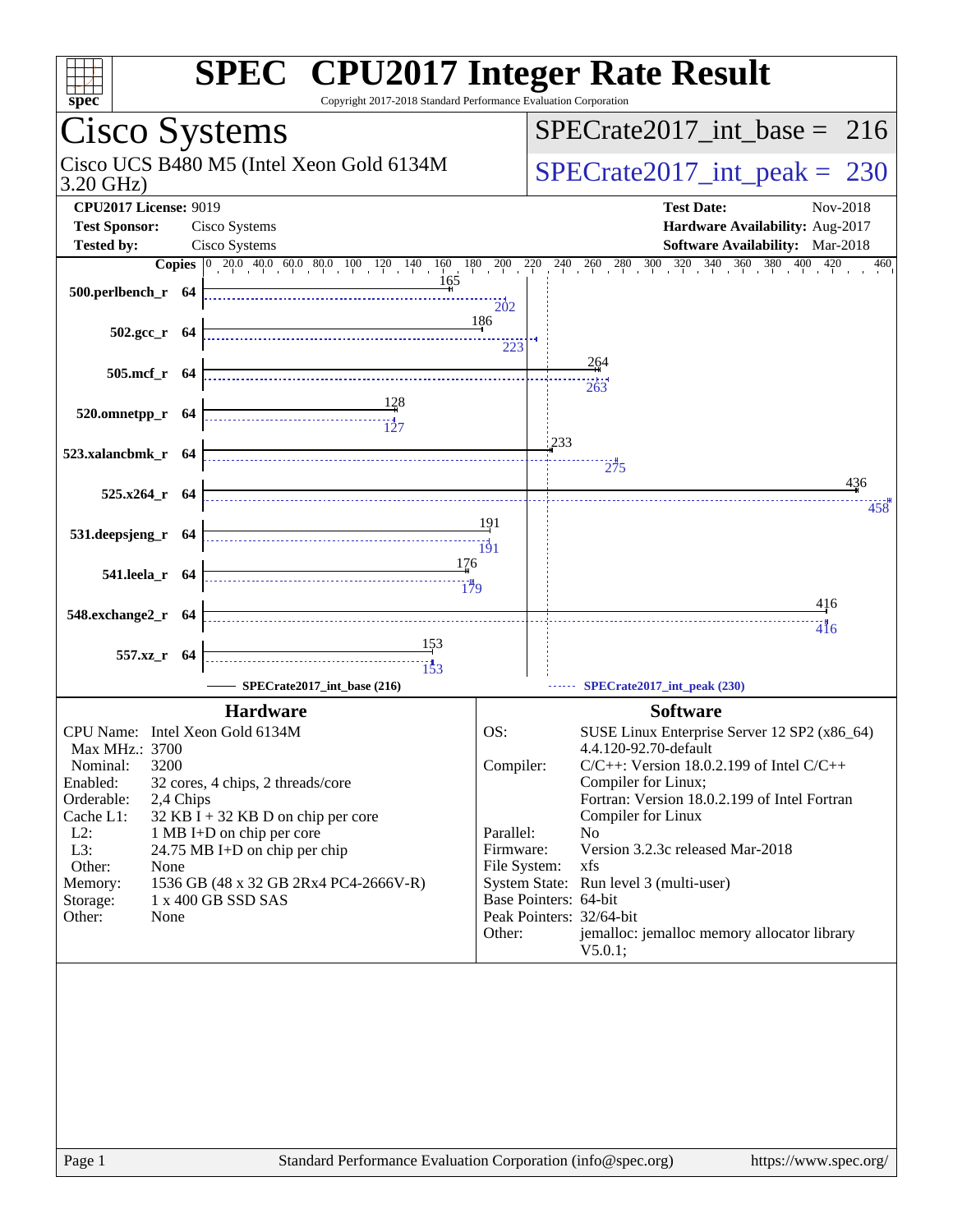

Copyright 2017-2018 Standard Performance Evaluation Corporation

## Cisco Systems

3.20 GHz) Cisco UCS B480 M5 (Intel Xeon Gold 6134M  $SPECTate2017\_int\_peak = 230$ 

[SPECrate2017\\_int\\_base =](http://www.spec.org/auto/cpu2017/Docs/result-fields.html#SPECrate2017intbase) 216

**[CPU2017 License:](http://www.spec.org/auto/cpu2017/Docs/result-fields.html#CPU2017License)** 9019 **[Test Date:](http://www.spec.org/auto/cpu2017/Docs/result-fields.html#TestDate)** Nov-2018 **[Test Sponsor:](http://www.spec.org/auto/cpu2017/Docs/result-fields.html#TestSponsor)** Cisco Systems **[Hardware Availability:](http://www.spec.org/auto/cpu2017/Docs/result-fields.html#HardwareAvailability)** Aug-2017 **[Tested by:](http://www.spec.org/auto/cpu2017/Docs/result-fields.html#Testedby)** Cisco Systems **[Software Availability:](http://www.spec.org/auto/cpu2017/Docs/result-fields.html#SoftwareAvailability)** Mar-2018

#### **[Results Table](http://www.spec.org/auto/cpu2017/Docs/result-fields.html#ResultsTable)**

| <b>Base</b>                        |               |                |       |                | <b>Peak</b> |                |       |               |                |              |                |              |                |              |
|------------------------------------|---------------|----------------|-------|----------------|-------------|----------------|-------|---------------|----------------|--------------|----------------|--------------|----------------|--------------|
| <b>Benchmark</b>                   | <b>Copies</b> | <b>Seconds</b> | Ratio | <b>Seconds</b> | Ratio       | <b>Seconds</b> | Ratio | <b>Copies</b> | <b>Seconds</b> | <b>Ratio</b> | <b>Seconds</b> | <b>Ratio</b> | <b>Seconds</b> | <b>Ratio</b> |
| $500.$ perlbench r                 | 64            | 619            | 165   | 622            | 164         | 613            | 166   | 64            | 506            | 202          | 505            | 202          | 506            | 202          |
| $502.\text{gcc}$ _r                | 64            | 488            | 186   | 487            | 186         | 486            | 186   | 64            | 407            | 223          | 407            | 223          | 408            | 222          |
| $505$ .mcf r                       | 64            | 395            | 262   | 391            | 265         | 392            | 264   | 64            | 394            | 263          | 394            | 262          | 383            | 270          |
| 520.omnetpp_r                      | 64            | 657            | 128   | 657            | 128         | 650            | 129   | 64            | 659            | 127          | 658            | 128          | 659            | 127          |
| 523.xalancbmk r                    | 64            | 290            | 233   | 291            | 233         | 292            | 231   | 64            | 246            | 275          | 246            | 275          | 245            | 276          |
| 525.x264 r                         | 64            | 258            | 435   | 256            | 437         | 257            | 436   | 64            | 245            | 458          | 244            | 458          | 246            | 456          |
| 531.deepsjeng_r                    | 64            | 384            | 191   | 384            | <u>191</u>  | 383            | 191   | 64            | 385            | 191          | 384            | 191          | 385            | 191          |
| 541.leela r                        | 64            | 603            | 176   | 599            | 177         | 606            | 175   | 64            | 587            | 181          | 595            | 178          | 592            | <u>179</u>   |
| 548.exchange2_r                    | 64            | 403            | 416   | 403            | 416         | 404            | 416   | 64            | 403            | 416          | 404            | 415          | 403            | 416          |
| 557.xz r                           | 64            | 452            | 153   | 452            | 153         | 452            | 153   | 64            | 451            | 153          | 453            | 153          | 451            | 153          |
| $SPECrate2017\_int\_base =$<br>216 |               |                |       |                |             |                |       |               |                |              |                |              |                |              |
| $CDFAC = 1.2047 + 1.1$             |               |                | A A   |                |             |                |       |               |                |              |                |              |                |              |

**[SPECrate2017\\_int\\_peak =](http://www.spec.org/auto/cpu2017/Docs/result-fields.html#SPECrate2017intpeak) 230**

Results appear in the [order in which they were run](http://www.spec.org/auto/cpu2017/Docs/result-fields.html#RunOrder). Bold underlined text [indicates a median measurement](http://www.spec.org/auto/cpu2017/Docs/result-fields.html#Median).

#### **[Submit Notes](http://www.spec.org/auto/cpu2017/Docs/result-fields.html#SubmitNotes)**

 The numactl mechanism was used to bind copies to processors. The config file option 'submit' was used to generate numactl commands to bind each copy to a specific processor. For details, please see the config file.

### **[Operating System Notes](http://www.spec.org/auto/cpu2017/Docs/result-fields.html#OperatingSystemNotes)**

Stack size set to unlimited using "ulimit -s unlimited"

### **[General Notes](http://www.spec.org/auto/cpu2017/Docs/result-fields.html#GeneralNotes)**

Environment variables set by runcpu before the start of the run: LD\_LIBRARY\_PATH = "/home/cpu2017/lib/ia32:/home/cpu2017/lib/intel64:/home/cpu2017/je5.0.1-32:/home/cpu2017/je5.0.1-64" Binaries compiled on a system with 1x Intel Core i7-4790 CPU + 32GB RAM memory using Redhat Enterprise Linux 7.4 Transparent Huge Pages enabled by default Prior to runcpu invocation Filesystem page cache synced and cleared with: sync; echo 3> /proc/sys/vm/drop\_caches runcpu command invoked through numactl i.e.: numactl --interleave=all runcpu <etc> Yes: The test sponsor attests, as of date of publication, that CVE-2017-5754 (Meltdown) is mitigated in the system as tested and documented. Yes: The test sponsor attests, as of date of publication, that CVE-2017-5753 (Spectre variant 1) is mitigated in the system as tested and documented. Yes: The test sponsor attests, as of date of publication, that CVE-2017-5715 (Spectre variant 2)

**(Continued on next page)**

| Page 2 | Standard Performance Evaluation Corporation (info@spec.org) | https://www.spec.org/ |
|--------|-------------------------------------------------------------|-----------------------|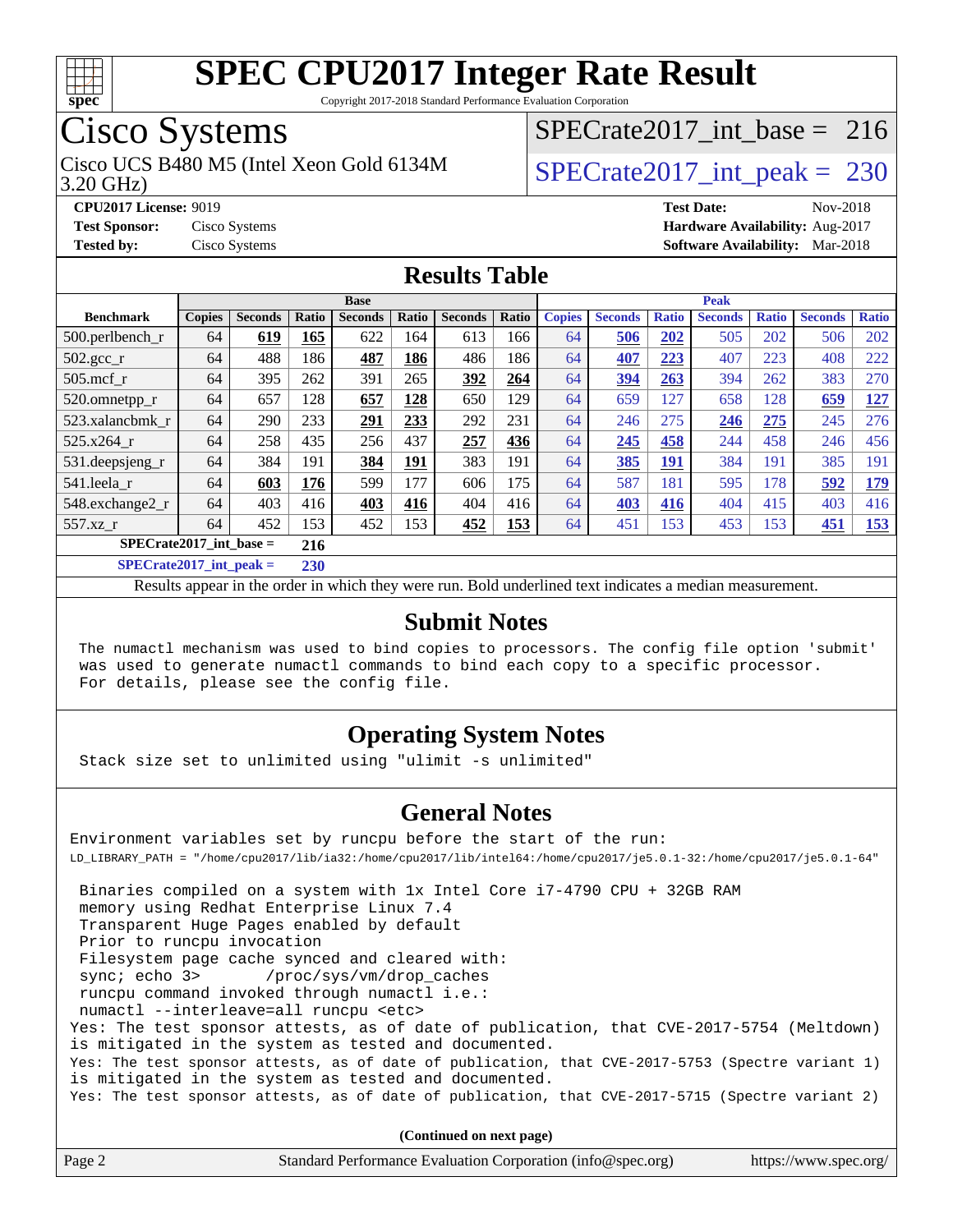

Copyright 2017-2018 Standard Performance Evaluation Corporation

### Cisco Systems

Cisco UCS B480 M5 (Intel Xeon Gold 6134M<br>3.20 GHz)

[SPECrate2017\\_int\\_base =](http://www.spec.org/auto/cpu2017/Docs/result-fields.html#SPECrate2017intbase) 216

 $SPECTate 2017\_int\_peak = 230$ 

**[Test Sponsor:](http://www.spec.org/auto/cpu2017/Docs/result-fields.html#TestSponsor)** Cisco Systems **[Hardware Availability:](http://www.spec.org/auto/cpu2017/Docs/result-fields.html#HardwareAvailability)** Aug-2017

**[CPU2017 License:](http://www.spec.org/auto/cpu2017/Docs/result-fields.html#CPU2017License)** 9019 **[Test Date:](http://www.spec.org/auto/cpu2017/Docs/result-fields.html#TestDate)** Nov-2018 **[Tested by:](http://www.spec.org/auto/cpu2017/Docs/result-fields.html#Testedby)** Cisco Systems **[Software Availability:](http://www.spec.org/auto/cpu2017/Docs/result-fields.html#SoftwareAvailability)** Mar-2018

#### **[General Notes \(Continued\)](http://www.spec.org/auto/cpu2017/Docs/result-fields.html#GeneralNotes)**

is mitigated in the system as tested and documented.

jemalloc: configured and built at default for 32bit (i686) and 64bit (x86\_64) targets; jemalloc: built with the RedHat Enterprise 7.4, and the system compiler gcc 4.8.5; jemalloc: sources available from jemalloc.net or <https://github.com/jemalloc/jemalloc/releases>

#### **[Platform Notes](http://www.spec.org/auto/cpu2017/Docs/result-fields.html#PlatformNotes)**

Page 3 Standard Performance Evaluation Corporation [\(info@spec.org\)](mailto:info@spec.org) <https://www.spec.org/> BIOS Settings: Intel HyperThreading Technology set to Enabled CPU performance set to Enterprise Power Performance Tuning set to OS Controls SNC set to Enabled IMC Interleaving set to 1-way Interleave Patrol Scrub set to Disabled Sysinfo program /home/cpu2017/bin/sysinfo Rev: r5797 of 2017-06-14 96c45e4568ad54c135fd618bcc091c0f running on linux-xy4f Fri Nov 9 06:21:22 2018 SUT (System Under Test) info as seen by some common utilities. For more information on this section, see <https://www.spec.org/cpu2017/Docs/config.html#sysinfo> From /proc/cpuinfo model name : Intel(R) Xeon(R) Gold 6134M CPU @ 3.20GHz 4 "physical id"s (chips) 64 "processors" cores, siblings (Caution: counting these is hw and system dependent. The following excerpts from /proc/cpuinfo might not be reliable. Use with caution.) cpu cores : 8 siblings : 16 physical 0: cores 0 2 3 9 16 19 26 27 physical 1: cores 0 2 3 9 16 19 26 27 physical 2: cores 0 2 3 9 16 19 26 27 physical 3: cores 0 2 3 9 16 19 26 27 From lscpu: Architecture: x86\_64 CPU op-mode(s): 32-bit, 64-bit Byte Order: Little Endian  $CPU(s):$  64 On-line CPU(s) list: 0-63 Thread(s) per core: 2 **(Continued on next page)**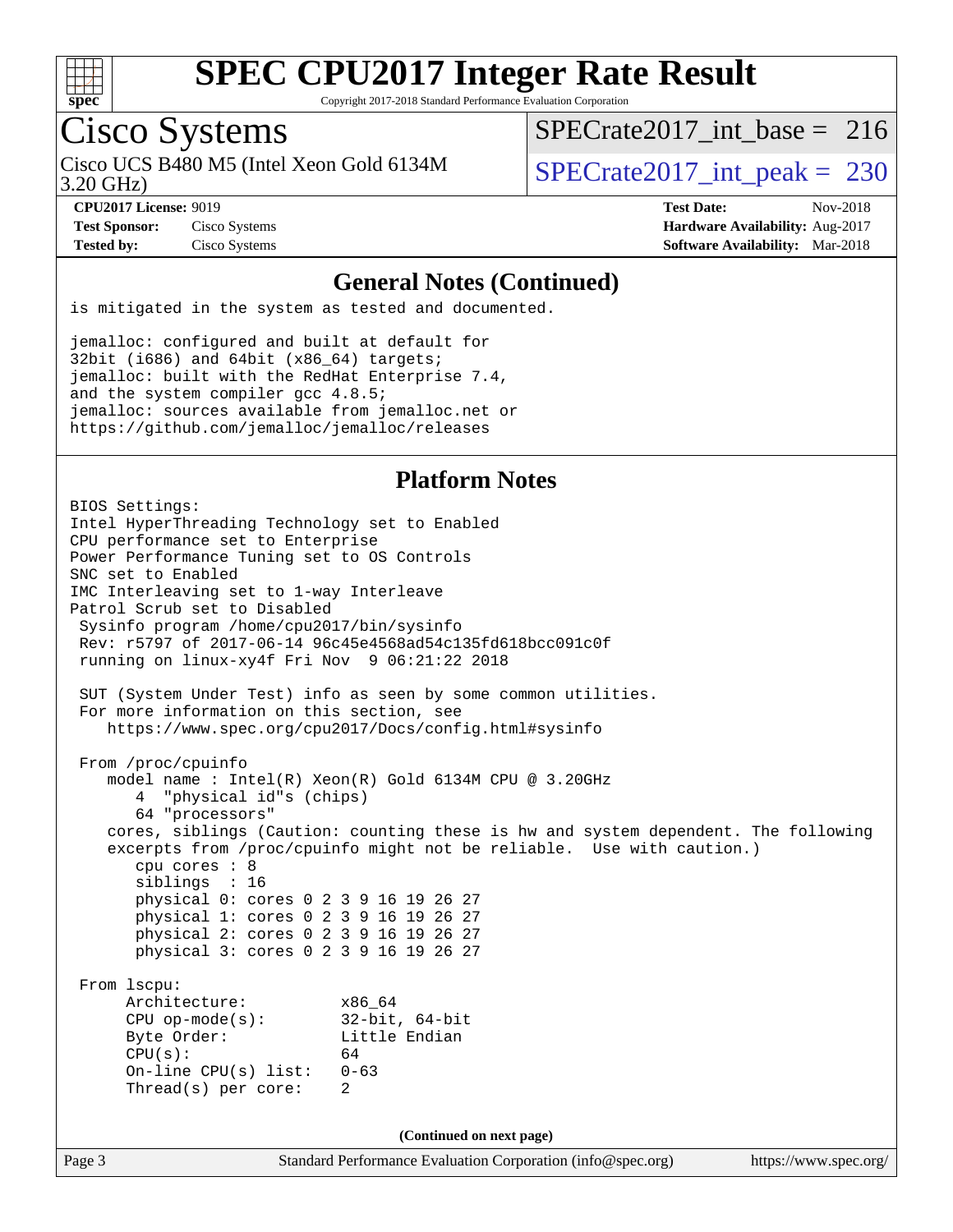

Copyright 2017-2018 Standard Performance Evaluation Corporation

## Cisco Systems

3.20 GHz) Cisco UCS B480 M5 (Intel Xeon Gold 6134M SPECrate  $2017$ \_int\_peak = 230

[SPECrate2017\\_int\\_base =](http://www.spec.org/auto/cpu2017/Docs/result-fields.html#SPECrate2017intbase) 216

**[CPU2017 License:](http://www.spec.org/auto/cpu2017/Docs/result-fields.html#CPU2017License)** 9019 **[Test Date:](http://www.spec.org/auto/cpu2017/Docs/result-fields.html#TestDate)** Nov-2018 **[Test Sponsor:](http://www.spec.org/auto/cpu2017/Docs/result-fields.html#TestSponsor)** Cisco Systems **[Hardware Availability:](http://www.spec.org/auto/cpu2017/Docs/result-fields.html#HardwareAvailability)** Aug-2017 **[Tested by:](http://www.spec.org/auto/cpu2017/Docs/result-fields.html#Testedby)** Cisco Systems **[Software Availability:](http://www.spec.org/auto/cpu2017/Docs/result-fields.html#SoftwareAvailability)** Mar-2018

#### **[Platform Notes \(Continued\)](http://www.spec.org/auto/cpu2017/Docs/result-fields.html#PlatformNotes)**

|                                                     | $Core(s)$ per socket:            | 8<br>4                                                                                                                                                                                                                                                                                                                                                                                                                                                                                                                                                                                                                                                                                                                                                                                                                                                        |
|-----------------------------------------------------|----------------------------------|---------------------------------------------------------------------------------------------------------------------------------------------------------------------------------------------------------------------------------------------------------------------------------------------------------------------------------------------------------------------------------------------------------------------------------------------------------------------------------------------------------------------------------------------------------------------------------------------------------------------------------------------------------------------------------------------------------------------------------------------------------------------------------------------------------------------------------------------------------------|
| Socket(s):                                          |                                  | 8                                                                                                                                                                                                                                                                                                                                                                                                                                                                                                                                                                                                                                                                                                                                                                                                                                                             |
| NUMA $node(s)$ :<br>Vendor ID:                      |                                  | GenuineIntel                                                                                                                                                                                                                                                                                                                                                                                                                                                                                                                                                                                                                                                                                                                                                                                                                                                  |
| CPU family:                                         |                                  | 6                                                                                                                                                                                                                                                                                                                                                                                                                                                                                                                                                                                                                                                                                                                                                                                                                                                             |
| Model:                                              |                                  | 85                                                                                                                                                                                                                                                                                                                                                                                                                                                                                                                                                                                                                                                                                                                                                                                                                                                            |
| Model name:                                         |                                  | $Intel(R) Xeon(R) Gold 6134M CPU @ 3.20GHz$                                                                                                                                                                                                                                                                                                                                                                                                                                                                                                                                                                                                                                                                                                                                                                                                                   |
| Stepping:                                           |                                  | 4                                                                                                                                                                                                                                                                                                                                                                                                                                                                                                                                                                                                                                                                                                                                                                                                                                                             |
| CPU MHz:                                            |                                  | 1545.024                                                                                                                                                                                                                                                                                                                                                                                                                                                                                                                                                                                                                                                                                                                                                                                                                                                      |
| $CPU$ $max$ $MHz$ :                                 |                                  | 3700.0000                                                                                                                                                                                                                                                                                                                                                                                                                                                                                                                                                                                                                                                                                                                                                                                                                                                     |
| CPU min MHz:                                        |                                  | 1200.0000                                                                                                                                                                                                                                                                                                                                                                                                                                                                                                                                                                                                                                                                                                                                                                                                                                                     |
| BogoMIPS:                                           |                                  | 6399.97                                                                                                                                                                                                                                                                                                                                                                                                                                                                                                                                                                                                                                                                                                                                                                                                                                                       |
| Virtualization:                                     |                                  | $VT - x$                                                                                                                                                                                                                                                                                                                                                                                                                                                                                                                                                                                                                                                                                                                                                                                                                                                      |
| L1d cache:                                          |                                  | 32K                                                                                                                                                                                                                                                                                                                                                                                                                                                                                                                                                                                                                                                                                                                                                                                                                                                           |
| Lli cache:                                          |                                  | 32K                                                                                                                                                                                                                                                                                                                                                                                                                                                                                                                                                                                                                                                                                                                                                                                                                                                           |
| $L2$ cache:                                         |                                  | 1024K                                                                                                                                                                                                                                                                                                                                                                                                                                                                                                                                                                                                                                                                                                                                                                                                                                                         |
| L3 cache:                                           |                                  | 25344K                                                                                                                                                                                                                                                                                                                                                                                                                                                                                                                                                                                                                                                                                                                                                                                                                                                        |
|                                                     | NUMA node0 CPU(s):               | 0, 1, 3, 4, 32, 33, 35, 36                                                                                                                                                                                                                                                                                                                                                                                                                                                                                                                                                                                                                                                                                                                                                                                                                                    |
|                                                     | NUMA nodel CPU(s):               | $2, 5 - 7, 34, 37 - 39$                                                                                                                                                                                                                                                                                                                                                                                                                                                                                                                                                                                                                                                                                                                                                                                                                                       |
|                                                     | NUMA $node2$ $CPU(s)$ :          | 8, 9, 11, 12, 40, 41, 43, 44                                                                                                                                                                                                                                                                                                                                                                                                                                                                                                                                                                                                                                                                                                                                                                                                                                  |
|                                                     | NUMA $node3$ $CPU(s):$           | $10, 13 - 15, 42, 45 - 47$                                                                                                                                                                                                                                                                                                                                                                                                                                                                                                                                                                                                                                                                                                                                                                                                                                    |
|                                                     | NUMA node4 CPU(s):               | 16, 17, 19, 20, 48, 49, 51, 52                                                                                                                                                                                                                                                                                                                                                                                                                                                                                                                                                                                                                                                                                                                                                                                                                                |
|                                                     | NUMA $node5$ $CPU(s):$           | $18, 21 - 23, 50, 53 - 55$                                                                                                                                                                                                                                                                                                                                                                                                                                                                                                                                                                                                                                                                                                                                                                                                                                    |
|                                                     | NUMA node6 CPU(s):               | 24, 25, 27, 28, 56, 57, 59, 60                                                                                                                                                                                                                                                                                                                                                                                                                                                                                                                                                                                                                                                                                                                                                                                                                                |
|                                                     | NUMA $node7$ CPU $(s)$ :         | $26, 29 - 31, 58, 61 - 63$                                                                                                                                                                                                                                                                                                                                                                                                                                                                                                                                                                                                                                                                                                                                                                                                                                    |
| Flaqs:                                              |                                  | fpu vme de pse tsc msr pae mce cx8 apic sep mtrr pge mca cmov<br>pat pse36 clflush dts acpi mmx fxsr sse sse2 ss ht tm pbe syscall nx pdpe1gb rdtscp<br>lm constant_tsc art arch_perfmon pebs bts rep_good nopl xtopology nonstop_tsc<br>aperfmperf eagerfpu pni pclmulqdq dtes64 monitor ds_cpl vmx smx est tm2 ssse3 sdbg<br>fma cx16 xtpr pdcm pcid dca sse4_1 sse4_2 x2apic movbe popcnt tsc_deadline_timer aes<br>xsave avx f16c rdrand lahf_lm abm 3dnowprefetch ida arat epb invpcid_single pln pts<br>dtherm hwp hwp_act_window hwp_epp hwp_pkg_req intel_pt rsb_ctxsw spec_ctrl stibp<br>retpoline kaiser tpr_shadow vnmi flexpriority ept vpid fsgsbase tsc_adjust bmil hle<br>avx2 smep bmi2 erms invpcid rtm cqm mpx avx512f avx512dq rdseed adx smap clflushopt<br>clwb avx512cd avx512bw avx512vl xsaveopt xsavec xgetbvl cqm_llc cqm_occup_llc |
| /proc/cpuinfo cache data<br>cache size $: 25344$ KB |                                  |                                                                                                                                                                                                                                                                                                                                                                                                                                                                                                                                                                                                                                                                                                                                                                                                                                                               |
|                                                     |                                  | From numactl --hardware WARNING: a numactl 'node' might or might not correspond to a                                                                                                                                                                                                                                                                                                                                                                                                                                                                                                                                                                                                                                                                                                                                                                          |
| physical chip.                                      |                                  |                                                                                                                                                                                                                                                                                                                                                                                                                                                                                                                                                                                                                                                                                                                                                                                                                                                               |
|                                                     | $available: 8 nodes (0-7)$       |                                                                                                                                                                                                                                                                                                                                                                                                                                                                                                                                                                                                                                                                                                                                                                                                                                                               |
|                                                     | node 0 cpus: 0 1 3 4 32 33 35 36 |                                                                                                                                                                                                                                                                                                                                                                                                                                                                                                                                                                                                                                                                                                                                                                                                                                                               |
| node 0 size: 192095 MB<br>node 0 free: 190042 MB    |                                  |                                                                                                                                                                                                                                                                                                                                                                                                                                                                                                                                                                                                                                                                                                                                                                                                                                                               |
|                                                     | node 1 cpus: 2 5 6 7 34 37 38 39 |                                                                                                                                                                                                                                                                                                                                                                                                                                                                                                                                                                                                                                                                                                                                                                                                                                                               |
| node 1 size: 193528 MB                              |                                  |                                                                                                                                                                                                                                                                                                                                                                                                                                                                                                                                                                                                                                                                                                                                                                                                                                                               |
|                                                     |                                  |                                                                                                                                                                                                                                                                                                                                                                                                                                                                                                                                                                                                                                                                                                                                                                                                                                                               |
|                                                     |                                  | (Continued on next page)                                                                                                                                                                                                                                                                                                                                                                                                                                                                                                                                                                                                                                                                                                                                                                                                                                      |
|                                                     |                                  |                                                                                                                                                                                                                                                                                                                                                                                                                                                                                                                                                                                                                                                                                                                                                                                                                                                               |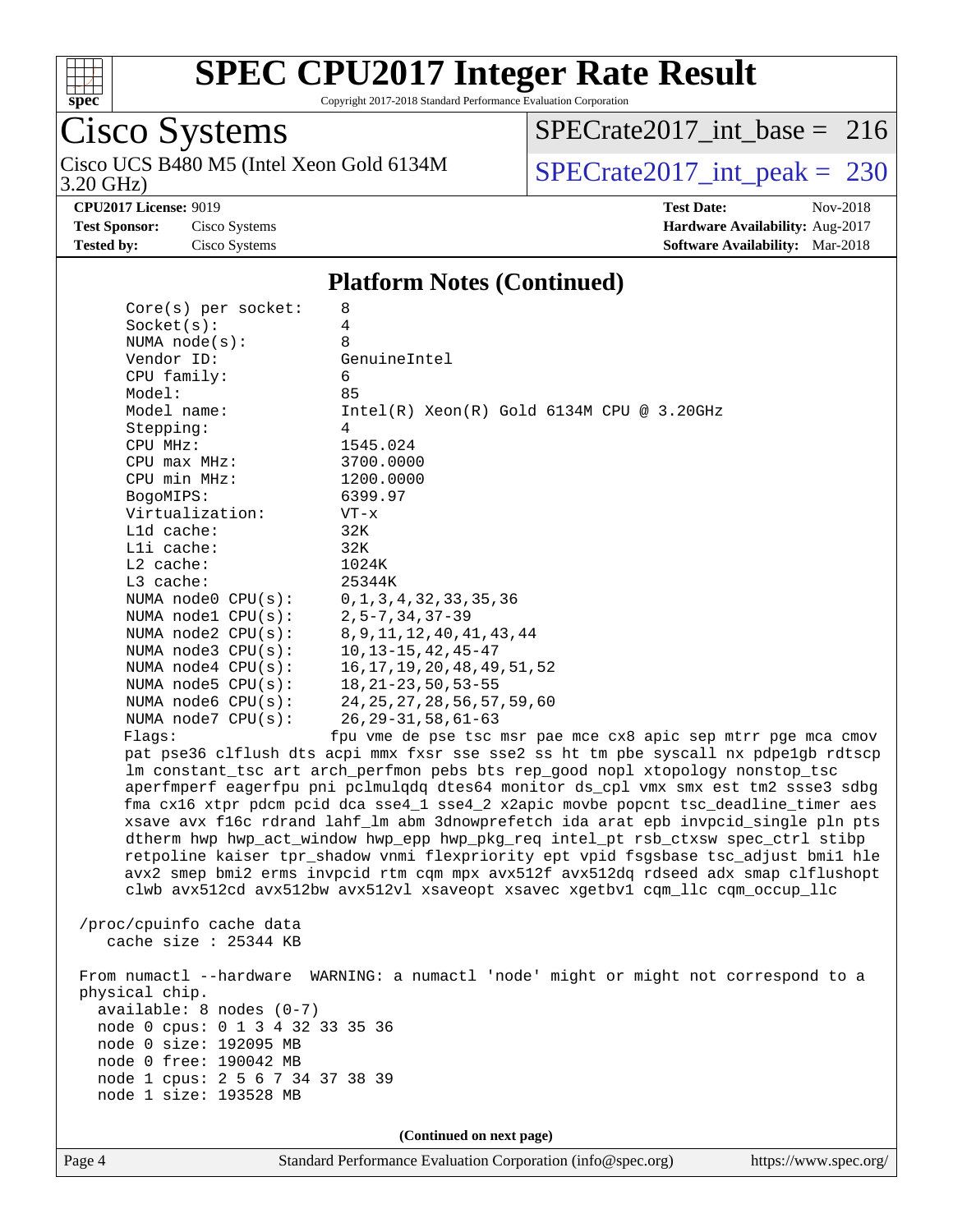

Copyright 2017-2018 Standard Performance Evaluation Corporation

### Cisco Systems

3.20 GHz) Cisco UCS B480 M5 (Intel Xeon Gold 6134M  $SPECTate2017\_int\_peak = 230$ 

[SPECrate2017\\_int\\_base =](http://www.spec.org/auto/cpu2017/Docs/result-fields.html#SPECrate2017intbase) 216

**[Test Sponsor:](http://www.spec.org/auto/cpu2017/Docs/result-fields.html#TestSponsor)** Cisco Systems **[Hardware Availability:](http://www.spec.org/auto/cpu2017/Docs/result-fields.html#HardwareAvailability)** Aug-2017

**[CPU2017 License:](http://www.spec.org/auto/cpu2017/Docs/result-fields.html#CPU2017License)** 9019 **[Test Date:](http://www.spec.org/auto/cpu2017/Docs/result-fields.html#TestDate)** Nov-2018 **[Tested by:](http://www.spec.org/auto/cpu2017/Docs/result-fields.html#Testedby)** Cisco Systems **[Software Availability:](http://www.spec.org/auto/cpu2017/Docs/result-fields.html#SoftwareAvailability)** Mar-2018

#### **[Platform Notes \(Continued\)](http://www.spec.org/auto/cpu2017/Docs/result-fields.html#PlatformNotes)**

 node 1 free: 191716 MB node 2 cpus: 8 9 11 12 40 41 43 44 node 2 size: 193528 MB node 2 free: 191723 MB node 3 cpus: 10 13 14 15 42 45 46 47 node 3 size: 193528 MB node 3 free: 191706 MB node 4 cpus: 16 17 19 20 48 49 51 52 node 4 size: 193528 MB node 4 free: 191711 MB node 5 cpus: 18 21 22 23 50 53 54 55 node 5 size: 193528 MB node 5 free: 191723 MB node 6 cpus: 24 25 27 28 56 57 59 60 node 6 size: 193528 MB node 6 free: 191719 MB node 7 cpus: 26 29 30 31 58 61 62 63 node 7 size: 193525 MB node 7 free: 191708 MB node distances: node 0 1 2 3 4 5 6 7 0: 10 11 21 21 21 21 21 21 1: 11 10 21 21 21 21 21 21 2: 21 21 10 11 21 21 21 21 3: 21 21 11 10 21 21 21 21 4: 21 21 21 21 10 11 21 21 5: 21 21 21 21 11 10 21 21 6: 21 21 21 21 21 21 10 11 7: 21 21 21 21 21 21 11 10 From /proc/meminfo MemTotal: 1583915128 kB HugePages\_Total: 0 Hugepagesize: 2048 kB From /etc/\*release\* /etc/\*version\* SuSE-release: SUSE Linux Enterprise Server 12 (x86\_64) VERSION = 12 PATCHLEVEL = 2 # This file is deprecated and will be removed in a future service pack or release. # Please check /etc/os-release for details about this release. os-release: NAME="SLES" VERSION="12-SP2" VERSION\_ID="12.2" PRETTY\_NAME="SUSE Linux Enterprise Server 12 SP2" **(Continued on next page)**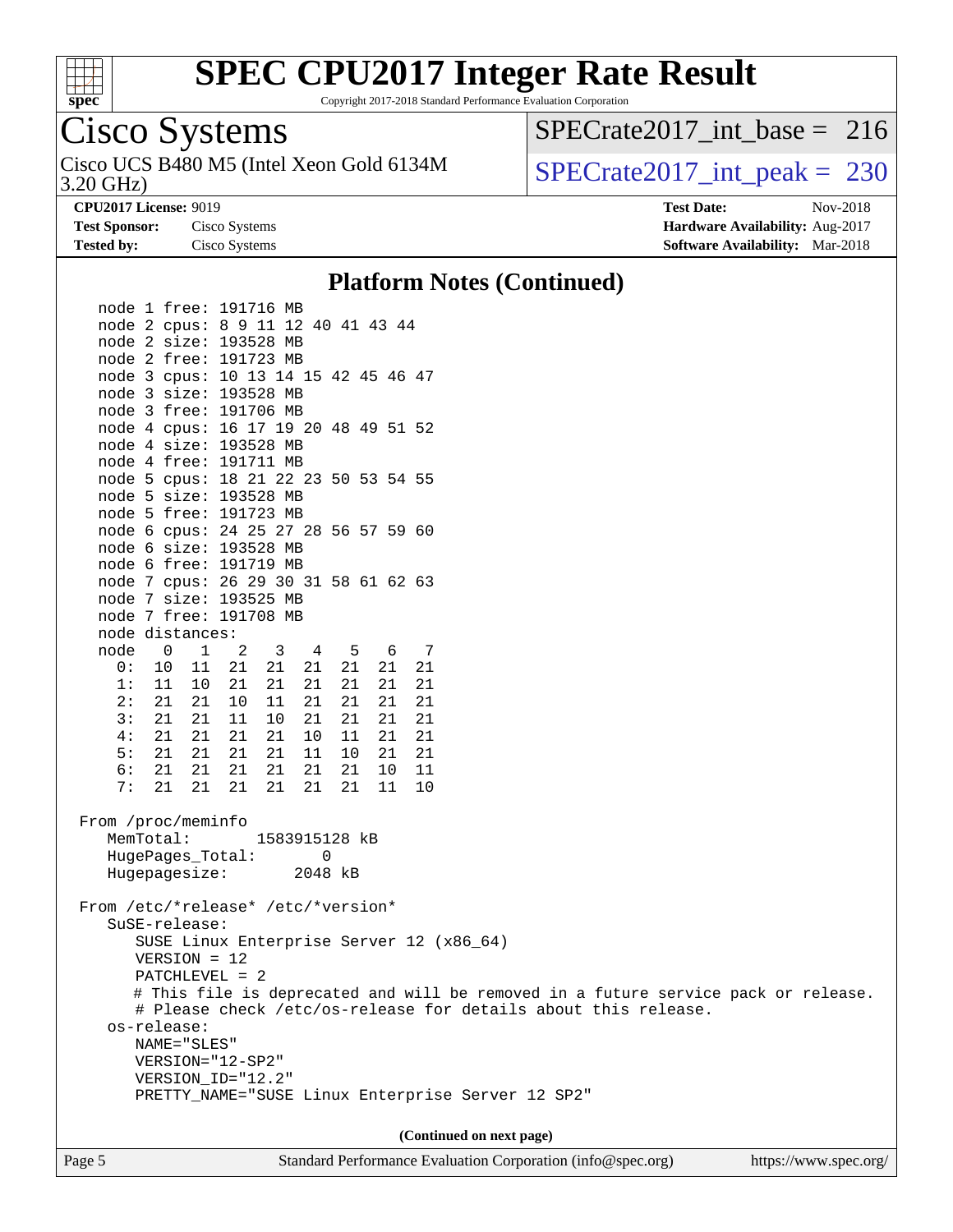

Copyright 2017-2018 Standard Performance Evaluation Corporation

### Cisco Systems

3.20 GHz) Cisco UCS B480 M5 (Intel Xeon Gold 6134M SPECrate 2017\_int\_peak = 230

[SPECrate2017\\_int\\_base =](http://www.spec.org/auto/cpu2017/Docs/result-fields.html#SPECrate2017intbase) 216

**[Test Sponsor:](http://www.spec.org/auto/cpu2017/Docs/result-fields.html#TestSponsor)** Cisco Systems **[Hardware Availability:](http://www.spec.org/auto/cpu2017/Docs/result-fields.html#HardwareAvailability)** Aug-2017

**[CPU2017 License:](http://www.spec.org/auto/cpu2017/Docs/result-fields.html#CPU2017License)** 9019 **[Test Date:](http://www.spec.org/auto/cpu2017/Docs/result-fields.html#TestDate)** Nov-2018 **[Tested by:](http://www.spec.org/auto/cpu2017/Docs/result-fields.html#Testedby)** Cisco Systems **[Software Availability:](http://www.spec.org/auto/cpu2017/Docs/result-fields.html#SoftwareAvailability)** Mar-2018

#### **[Platform Notes \(Continued\)](http://www.spec.org/auto/cpu2017/Docs/result-fields.html#PlatformNotes)**

 ID="sles" ANSI\_COLOR="0;32" CPE\_NAME="cpe:/o:suse:sles:12:sp2"

uname -a:

 Linux linux-xy4f 4.4.120-92.70-default #1 SMP Wed Mar 14 15:59:43 UTC 2018 (52a83de) x86\_64 x86\_64 x86\_64 GNU/Linux

run-level 3 Jan 1 21:36

 SPEC is set to: /home/cpu2017 Filesystem Type Size Used Avail Use% Mounted on /dev/sda1 xfs 224G 82G 142G 37% /

 Additional information from dmidecode follows. WARNING: Use caution when you interpret this section. The 'dmidecode' program reads system data which is "intended to allow hardware to be accurately determined", but the intent may not be met, as there are frequent changes to hardware, firmware, and the "DMTF SMBIOS" standard. BIOS Cisco Systems, Inc. B480M5.3.2.3c.0.0307181316 03/07/2018 Memory:

48x 0xCE00 M393A4K40BB2-CTD 32 GB 2 rank 2666

(End of data from sysinfo program)

#### **[Compiler Version Notes](http://www.spec.org/auto/cpu2017/Docs/result-fields.html#CompilerVersionNotes)**

| Page 6                                                                                                | Standard Performance Evaluation Corporation (info@spec.org)<br>https://www.spec.org/ |
|-------------------------------------------------------------------------------------------------------|--------------------------------------------------------------------------------------|
|                                                                                                       | (Continued on next page)                                                             |
| icpc (ICC) 18.0.2 20180210                                                                            |                                                                                      |
| $541.$ leela r(base)                                                                                  | CXXC 520.omnetpp $r(base)$ 523.xalancbmk $r(base)$ 531.deepsjeng $r(base)$           |
| $\text{icc}$ (ICC) 18.0.2 20180210<br>Copyright (C) 1985-2018 Intel Corporation. All rights reserved. |                                                                                      |
| 500.perlbench $r(\text{peak})$ 502.gcc $r(\text{peak})$<br>CC.                                        |                                                                                      |
| icc (ICC) 18.0.2 20180210<br>Copyright (C) 1985-2018 Intel Corporation. All rights reserved.          |                                                                                      |
| CC.<br>525.x264 $r(base, peak)$ 557.xz $r(base, peak)$                                                | $500. perlbench_r(base) 502. gcc_r(base) 505.mcf_r(base, peak)$                      |
|                                                                                                       |                                                                                      |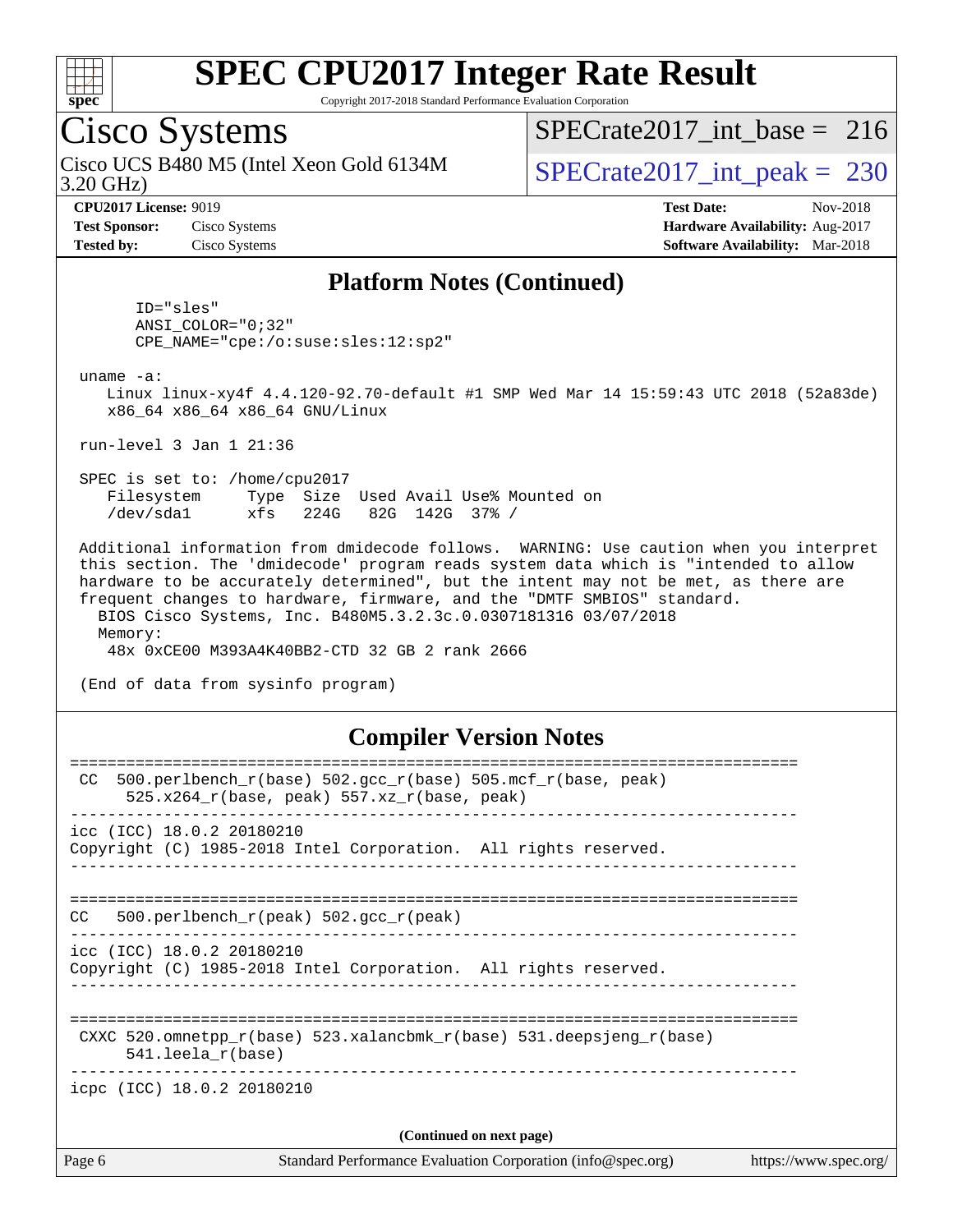

Copyright 2017-2018 Standard Performance Evaluation Corporation

### Cisco Systems

3.20 GHz) Cisco UCS B480 M5 (Intel Xeon Gold 6134M SPECrate 2017\_int\_peak = 230

[SPECrate2017\\_int\\_base =](http://www.spec.org/auto/cpu2017/Docs/result-fields.html#SPECrate2017intbase) 216

**[Test Sponsor:](http://www.spec.org/auto/cpu2017/Docs/result-fields.html#TestSponsor)** Cisco Systems **[Hardware Availability:](http://www.spec.org/auto/cpu2017/Docs/result-fields.html#HardwareAvailability)** Aug-2017

**[CPU2017 License:](http://www.spec.org/auto/cpu2017/Docs/result-fields.html#CPU2017License)** 9019 **[Test Date:](http://www.spec.org/auto/cpu2017/Docs/result-fields.html#TestDate)** Nov-2018 **[Tested by:](http://www.spec.org/auto/cpu2017/Docs/result-fields.html#Testedby)** Cisco Systems **[Software Availability:](http://www.spec.org/auto/cpu2017/Docs/result-fields.html#SoftwareAvailability)** Mar-2018

#### **[Compiler Version Notes \(Continued\)](http://www.spec.org/auto/cpu2017/Docs/result-fields.html#CompilerVersionNotes)**

|  |  | Copyright (C) 1985-2018 Intel Corporation. All rights reserved. |  |  |
|--|--|-----------------------------------------------------------------|--|--|
|  |  |                                                                 |  |  |

| CXXC 520.omnetpp $r(\text{peak})$ 523.xalancbmk $r(\text{peak})$ 531.deepsjeng $r(\text{peak})$<br>$541.$ leela r(peak) |
|-------------------------------------------------------------------------------------------------------------------------|
| icpc (ICC) 18.0.2 20180210<br>Copyright (C) 1985-2018 Intel Corporation. All rights reserved.                           |
|                                                                                                                         |

FC 548.exchange2\_r(base, peak)

------------------------------------------------------------------------------

ifort (IFORT) 18.0.2 20180210

Copyright (C) 1985-2018 Intel Corporation. All rights reserved. ------------------------------------------------------------------------------

### **[Base Compiler Invocation](http://www.spec.org/auto/cpu2017/Docs/result-fields.html#BaseCompilerInvocation)**

[C benchmarks](http://www.spec.org/auto/cpu2017/Docs/result-fields.html#Cbenchmarks): [icc -m64 -std=c11](http://www.spec.org/cpu2017/results/res2018q4/cpu2017-20181113-09817.flags.html#user_CCbase_intel_icc_64bit_c11_33ee0cdaae7deeeab2a9725423ba97205ce30f63b9926c2519791662299b76a0318f32ddfffdc46587804de3178b4f9328c46fa7c2b0cd779d7a61945c91cd35)

[C++ benchmarks:](http://www.spec.org/auto/cpu2017/Docs/result-fields.html#CXXbenchmarks) [icpc -m64](http://www.spec.org/cpu2017/results/res2018q4/cpu2017-20181113-09817.flags.html#user_CXXbase_intel_icpc_64bit_4ecb2543ae3f1412ef961e0650ca070fec7b7afdcd6ed48761b84423119d1bf6bdf5cad15b44d48e7256388bc77273b966e5eb805aefd121eb22e9299b2ec9d9)

[Fortran benchmarks](http://www.spec.org/auto/cpu2017/Docs/result-fields.html#Fortranbenchmarks): [ifort -m64](http://www.spec.org/cpu2017/results/res2018q4/cpu2017-20181113-09817.flags.html#user_FCbase_intel_ifort_64bit_24f2bb282fbaeffd6157abe4f878425411749daecae9a33200eee2bee2fe76f3b89351d69a8130dd5949958ce389cf37ff59a95e7a40d588e8d3a57e0c3fd751)

### **[Base Portability Flags](http://www.spec.org/auto/cpu2017/Docs/result-fields.html#BasePortabilityFlags)**

 500.perlbench\_r: [-DSPEC\\_LP64](http://www.spec.org/cpu2017/results/res2018q4/cpu2017-20181113-09817.flags.html#b500.perlbench_r_basePORTABILITY_DSPEC_LP64) [-DSPEC\\_LINUX\\_X64](http://www.spec.org/cpu2017/results/res2018q4/cpu2017-20181113-09817.flags.html#b500.perlbench_r_baseCPORTABILITY_DSPEC_LINUX_X64) 502.gcc\_r: [-DSPEC\\_LP64](http://www.spec.org/cpu2017/results/res2018q4/cpu2017-20181113-09817.flags.html#suite_basePORTABILITY502_gcc_r_DSPEC_LP64) 505.mcf\_r: [-DSPEC\\_LP64](http://www.spec.org/cpu2017/results/res2018q4/cpu2017-20181113-09817.flags.html#suite_basePORTABILITY505_mcf_r_DSPEC_LP64) 520.omnetpp\_r: [-DSPEC\\_LP64](http://www.spec.org/cpu2017/results/res2018q4/cpu2017-20181113-09817.flags.html#suite_basePORTABILITY520_omnetpp_r_DSPEC_LP64) 523.xalancbmk\_r: [-DSPEC\\_LP64](http://www.spec.org/cpu2017/results/res2018q4/cpu2017-20181113-09817.flags.html#suite_basePORTABILITY523_xalancbmk_r_DSPEC_LP64) [-DSPEC\\_LINUX](http://www.spec.org/cpu2017/results/res2018q4/cpu2017-20181113-09817.flags.html#b523.xalancbmk_r_baseCXXPORTABILITY_DSPEC_LINUX) 525.x264\_r: [-DSPEC\\_LP64](http://www.spec.org/cpu2017/results/res2018q4/cpu2017-20181113-09817.flags.html#suite_basePORTABILITY525_x264_r_DSPEC_LP64) 531.deepsjeng\_r: [-DSPEC\\_LP64](http://www.spec.org/cpu2017/results/res2018q4/cpu2017-20181113-09817.flags.html#suite_basePORTABILITY531_deepsjeng_r_DSPEC_LP64) 541.leela\_r: [-DSPEC\\_LP64](http://www.spec.org/cpu2017/results/res2018q4/cpu2017-20181113-09817.flags.html#suite_basePORTABILITY541_leela_r_DSPEC_LP64) 548.exchange2\_r: [-DSPEC\\_LP64](http://www.spec.org/cpu2017/results/res2018q4/cpu2017-20181113-09817.flags.html#suite_basePORTABILITY548_exchange2_r_DSPEC_LP64) 557.xz\_r: [-DSPEC\\_LP64](http://www.spec.org/cpu2017/results/res2018q4/cpu2017-20181113-09817.flags.html#suite_basePORTABILITY557_xz_r_DSPEC_LP64)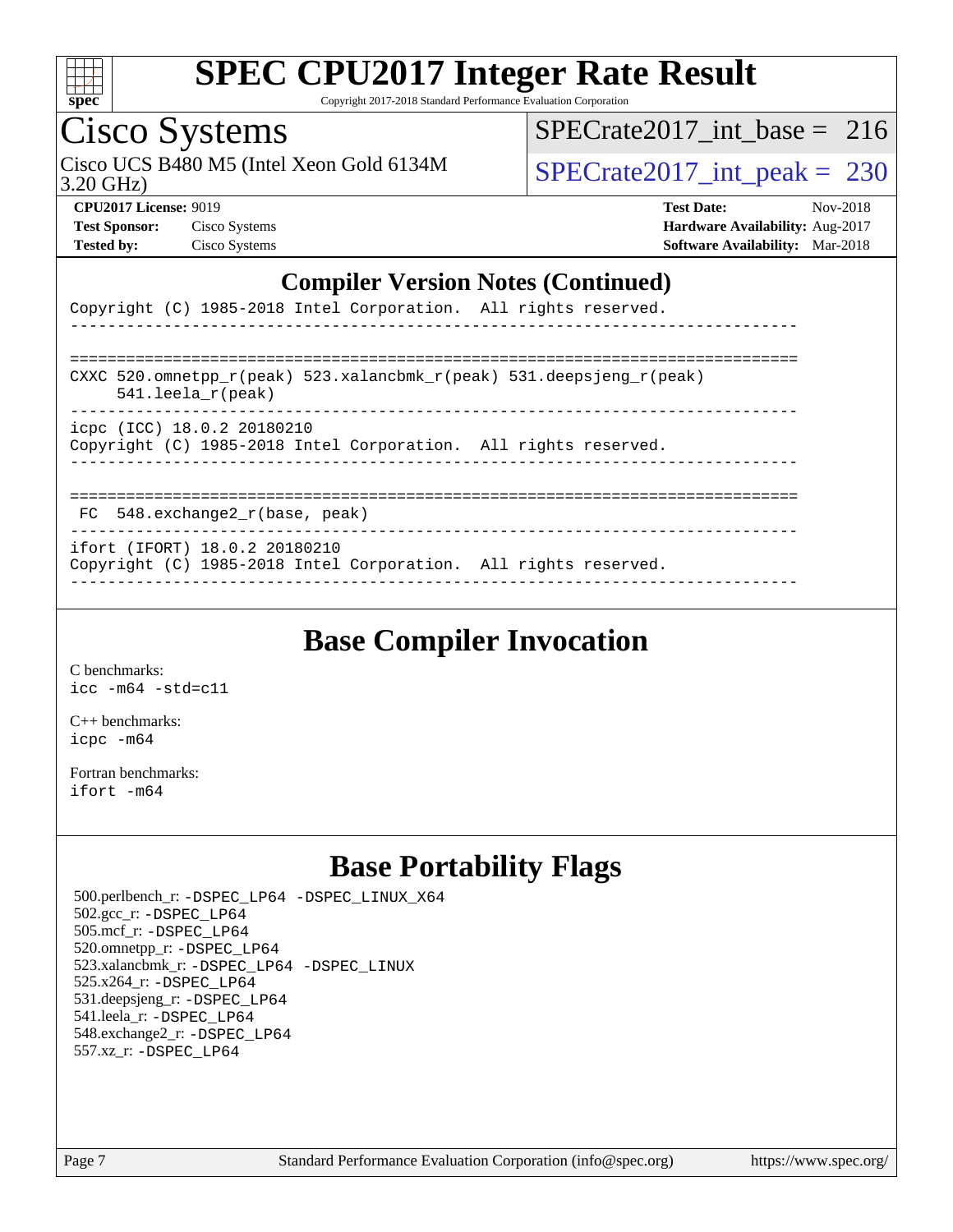

Copyright 2017-2018 Standard Performance Evaluation Corporation

### Cisco Systems

3.20 GHz) Cisco UCS B480 M5 (Intel Xeon Gold 6134M  $SPECrate2017\_int\_peak = 230$ 

 $SPECrate2017\_int\_base = 216$ 

**[CPU2017 License:](http://www.spec.org/auto/cpu2017/Docs/result-fields.html#CPU2017License)** 9019 **[Test Date:](http://www.spec.org/auto/cpu2017/Docs/result-fields.html#TestDate)** Nov-2018 **[Test Sponsor:](http://www.spec.org/auto/cpu2017/Docs/result-fields.html#TestSponsor)** Cisco Systems **[Hardware Availability:](http://www.spec.org/auto/cpu2017/Docs/result-fields.html#HardwareAvailability)** Aug-2017 **[Tested by:](http://www.spec.org/auto/cpu2017/Docs/result-fields.html#Testedby)** Cisco Systems **[Software Availability:](http://www.spec.org/auto/cpu2017/Docs/result-fields.html#SoftwareAvailability)** Mar-2018

### **[Base Optimization Flags](http://www.spec.org/auto/cpu2017/Docs/result-fields.html#BaseOptimizationFlags)**

#### [C benchmarks:](http://www.spec.org/auto/cpu2017/Docs/result-fields.html#Cbenchmarks)

[-Wl,-z,muldefs](http://www.spec.org/cpu2017/results/res2018q4/cpu2017-20181113-09817.flags.html#user_CCbase_link_force_multiple1_b4cbdb97b34bdee9ceefcfe54f4c8ea74255f0b02a4b23e853cdb0e18eb4525ac79b5a88067c842dd0ee6996c24547a27a4b99331201badda8798ef8a743f577) [-xCORE-AVX512](http://www.spec.org/cpu2017/results/res2018q4/cpu2017-20181113-09817.flags.html#user_CCbase_f-xCORE-AVX512) [-ipo](http://www.spec.org/cpu2017/results/res2018q4/cpu2017-20181113-09817.flags.html#user_CCbase_f-ipo) [-O3](http://www.spec.org/cpu2017/results/res2018q4/cpu2017-20181113-09817.flags.html#user_CCbase_f-O3) [-no-prec-div](http://www.spec.org/cpu2017/results/res2018q4/cpu2017-20181113-09817.flags.html#user_CCbase_f-no-prec-div) [-qopt-mem-layout-trans=3](http://www.spec.org/cpu2017/results/res2018q4/cpu2017-20181113-09817.flags.html#user_CCbase_f-qopt-mem-layout-trans_de80db37974c74b1f0e20d883f0b675c88c3b01e9d123adea9b28688d64333345fb62bc4a798493513fdb68f60282f9a726aa07f478b2f7113531aecce732043) [-L/home/cpu2017/je5.0.1-64/](http://www.spec.org/cpu2017/results/res2018q4/cpu2017-20181113-09817.flags.html#user_CCbase_jemalloc_link_path64_8e927a5f1bdac0405e66c637541874330e08086b5e62a1d024bcf3497e3c64fd173c8afb7d1730d51f6da781ef4c439bdab468bb8364cf71435e0c609fac500c) [-ljemalloc](http://www.spec.org/cpu2017/results/res2018q4/cpu2017-20181113-09817.flags.html#user_CCbase_jemalloc_link_lib_d1249b907c500fa1c0672f44f562e3d0f79738ae9e3c4a9c376d49f265a04b9c99b167ecedbf6711b3085be911c67ff61f150a17b3472be731631ba4d0471706)

[C++ benchmarks](http://www.spec.org/auto/cpu2017/Docs/result-fields.html#CXXbenchmarks):

[-Wl,-z,muldefs](http://www.spec.org/cpu2017/results/res2018q4/cpu2017-20181113-09817.flags.html#user_CXXbase_link_force_multiple1_b4cbdb97b34bdee9ceefcfe54f4c8ea74255f0b02a4b23e853cdb0e18eb4525ac79b5a88067c842dd0ee6996c24547a27a4b99331201badda8798ef8a743f577) [-xCORE-AVX512](http://www.spec.org/cpu2017/results/res2018q4/cpu2017-20181113-09817.flags.html#user_CXXbase_f-xCORE-AVX512) [-ipo](http://www.spec.org/cpu2017/results/res2018q4/cpu2017-20181113-09817.flags.html#user_CXXbase_f-ipo) [-O3](http://www.spec.org/cpu2017/results/res2018q4/cpu2017-20181113-09817.flags.html#user_CXXbase_f-O3) [-no-prec-div](http://www.spec.org/cpu2017/results/res2018q4/cpu2017-20181113-09817.flags.html#user_CXXbase_f-no-prec-div) [-qopt-mem-layout-trans=3](http://www.spec.org/cpu2017/results/res2018q4/cpu2017-20181113-09817.flags.html#user_CXXbase_f-qopt-mem-layout-trans_de80db37974c74b1f0e20d883f0b675c88c3b01e9d123adea9b28688d64333345fb62bc4a798493513fdb68f60282f9a726aa07f478b2f7113531aecce732043) [-L/home/cpu2017/je5.0.1-64/](http://www.spec.org/cpu2017/results/res2018q4/cpu2017-20181113-09817.flags.html#user_CXXbase_jemalloc_link_path64_8e927a5f1bdac0405e66c637541874330e08086b5e62a1d024bcf3497e3c64fd173c8afb7d1730d51f6da781ef4c439bdab468bb8364cf71435e0c609fac500c) [-ljemalloc](http://www.spec.org/cpu2017/results/res2018q4/cpu2017-20181113-09817.flags.html#user_CXXbase_jemalloc_link_lib_d1249b907c500fa1c0672f44f562e3d0f79738ae9e3c4a9c376d49f265a04b9c99b167ecedbf6711b3085be911c67ff61f150a17b3472be731631ba4d0471706)

[Fortran benchmarks:](http://www.spec.org/auto/cpu2017/Docs/result-fields.html#Fortranbenchmarks)

[-Wl,-z,muldefs](http://www.spec.org/cpu2017/results/res2018q4/cpu2017-20181113-09817.flags.html#user_FCbase_link_force_multiple1_b4cbdb97b34bdee9ceefcfe54f4c8ea74255f0b02a4b23e853cdb0e18eb4525ac79b5a88067c842dd0ee6996c24547a27a4b99331201badda8798ef8a743f577) [-xCORE-AVX512](http://www.spec.org/cpu2017/results/res2018q4/cpu2017-20181113-09817.flags.html#user_FCbase_f-xCORE-AVX512) [-ipo](http://www.spec.org/cpu2017/results/res2018q4/cpu2017-20181113-09817.flags.html#user_FCbase_f-ipo) [-O3](http://www.spec.org/cpu2017/results/res2018q4/cpu2017-20181113-09817.flags.html#user_FCbase_f-O3) [-no-prec-div](http://www.spec.org/cpu2017/results/res2018q4/cpu2017-20181113-09817.flags.html#user_FCbase_f-no-prec-div) [-qopt-mem-layout-trans=3](http://www.spec.org/cpu2017/results/res2018q4/cpu2017-20181113-09817.flags.html#user_FCbase_f-qopt-mem-layout-trans_de80db37974c74b1f0e20d883f0b675c88c3b01e9d123adea9b28688d64333345fb62bc4a798493513fdb68f60282f9a726aa07f478b2f7113531aecce732043) [-nostandard-realloc-lhs](http://www.spec.org/cpu2017/results/res2018q4/cpu2017-20181113-09817.flags.html#user_FCbase_f_2003_std_realloc_82b4557e90729c0f113870c07e44d33d6f5a304b4f63d4c15d2d0f1fab99f5daaed73bdb9275d9ae411527f28b936061aa8b9c8f2d63842963b95c9dd6426b8a) [-align array32byte](http://www.spec.org/cpu2017/results/res2018q4/cpu2017-20181113-09817.flags.html#user_FCbase_align_array32byte_b982fe038af199962ba9a80c053b8342c548c85b40b8e86eb3cc33dee0d7986a4af373ac2d51c3f7cf710a18d62fdce2948f201cd044323541f22fc0fffc51b6) [-L/home/cpu2017/je5.0.1-64/](http://www.spec.org/cpu2017/results/res2018q4/cpu2017-20181113-09817.flags.html#user_FCbase_jemalloc_link_path64_8e927a5f1bdac0405e66c637541874330e08086b5e62a1d024bcf3497e3c64fd173c8afb7d1730d51f6da781ef4c439bdab468bb8364cf71435e0c609fac500c) [-ljemalloc](http://www.spec.org/cpu2017/results/res2018q4/cpu2017-20181113-09817.flags.html#user_FCbase_jemalloc_link_lib_d1249b907c500fa1c0672f44f562e3d0f79738ae9e3c4a9c376d49f265a04b9c99b167ecedbf6711b3085be911c67ff61f150a17b3472be731631ba4d0471706)

### **[Peak Compiler Invocation](http://www.spec.org/auto/cpu2017/Docs/result-fields.html#PeakCompilerInvocation)**

[C benchmarks \(except as noted below\)](http://www.spec.org/auto/cpu2017/Docs/result-fields.html#Cbenchmarksexceptasnotedbelow): [icc -m64 -std=c11](http://www.spec.org/cpu2017/results/res2018q4/cpu2017-20181113-09817.flags.html#user_CCpeak_intel_icc_64bit_c11_33ee0cdaae7deeeab2a9725423ba97205ce30f63b9926c2519791662299b76a0318f32ddfffdc46587804de3178b4f9328c46fa7c2b0cd779d7a61945c91cd35)

502.gcc\_r: [icc -m32 -std=c11 -L/opt/intel/compilers\\_and\\_libraries\\_2018/linux/lib/ia32](http://www.spec.org/cpu2017/results/res2018q4/cpu2017-20181113-09817.flags.html#user_peakCCLD502_gcc_r_intel_icc_2aadaa14f62c0e1495cde6f74ba3d875dfbad9f2fd73ceb1e5b66a7d4b19dc13cfe8615ba85624bf35f0c003544b7d55013bf72425d956b559f9a2757f69c910)

[C++ benchmarks \(except as noted below\):](http://www.spec.org/auto/cpu2017/Docs/result-fields.html#CXXbenchmarksexceptasnotedbelow) [icpc -m64](http://www.spec.org/cpu2017/results/res2018q4/cpu2017-20181113-09817.flags.html#user_CXXpeak_intel_icpc_64bit_4ecb2543ae3f1412ef961e0650ca070fec7b7afdcd6ed48761b84423119d1bf6bdf5cad15b44d48e7256388bc77273b966e5eb805aefd121eb22e9299b2ec9d9)

523.xalancbmk\_r: [icpc -m32 -L/opt/intel/compilers\\_and\\_libraries\\_2018/linux/lib/ia32](http://www.spec.org/cpu2017/results/res2018q4/cpu2017-20181113-09817.flags.html#user_peakCXXLD523_xalancbmk_r_intel_icpc_49b8c4a2e52517df5e44233d8730ac3dfca5acbb5ef11df3347e50260a55109134bcb7fd2e543798dfd93e66566a4e08776ad3f7d40a4ff4276870c090f61f0e)

[Fortran benchmarks](http://www.spec.org/auto/cpu2017/Docs/result-fields.html#Fortranbenchmarks): [ifort -m64](http://www.spec.org/cpu2017/results/res2018q4/cpu2017-20181113-09817.flags.html#user_FCpeak_intel_ifort_64bit_24f2bb282fbaeffd6157abe4f878425411749daecae9a33200eee2bee2fe76f3b89351d69a8130dd5949958ce389cf37ff59a95e7a40d588e8d3a57e0c3fd751)

### **[Peak Portability Flags](http://www.spec.org/auto/cpu2017/Docs/result-fields.html#PeakPortabilityFlags)**

 500.perlbench\_r: [-DSPEC\\_LP64](http://www.spec.org/cpu2017/results/res2018q4/cpu2017-20181113-09817.flags.html#b500.perlbench_r_peakPORTABILITY_DSPEC_LP64) [-DSPEC\\_LINUX\\_X64](http://www.spec.org/cpu2017/results/res2018q4/cpu2017-20181113-09817.flags.html#b500.perlbench_r_peakCPORTABILITY_DSPEC_LINUX_X64) 502.gcc\_r: [-D\\_FILE\\_OFFSET\\_BITS=64](http://www.spec.org/cpu2017/results/res2018q4/cpu2017-20181113-09817.flags.html#user_peakPORTABILITY502_gcc_r_file_offset_bits_64_5ae949a99b284ddf4e95728d47cb0843d81b2eb0e18bdfe74bbf0f61d0b064f4bda2f10ea5eb90e1dcab0e84dbc592acfc5018bc955c18609f94ddb8d550002c) 505.mcf\_r: [-DSPEC\\_LP64](http://www.spec.org/cpu2017/results/res2018q4/cpu2017-20181113-09817.flags.html#suite_peakPORTABILITY505_mcf_r_DSPEC_LP64) 520.omnetpp\_r: [-DSPEC\\_LP64](http://www.spec.org/cpu2017/results/res2018q4/cpu2017-20181113-09817.flags.html#suite_peakPORTABILITY520_omnetpp_r_DSPEC_LP64) 523.xalancbmk\_r: [-D\\_FILE\\_OFFSET\\_BITS=64](http://www.spec.org/cpu2017/results/res2018q4/cpu2017-20181113-09817.flags.html#user_peakPORTABILITY523_xalancbmk_r_file_offset_bits_64_5ae949a99b284ddf4e95728d47cb0843d81b2eb0e18bdfe74bbf0f61d0b064f4bda2f10ea5eb90e1dcab0e84dbc592acfc5018bc955c18609f94ddb8d550002c) [-DSPEC\\_LINUX](http://www.spec.org/cpu2017/results/res2018q4/cpu2017-20181113-09817.flags.html#b523.xalancbmk_r_peakCXXPORTABILITY_DSPEC_LINUX) 525.x264\_r: [-DSPEC\\_LP64](http://www.spec.org/cpu2017/results/res2018q4/cpu2017-20181113-09817.flags.html#suite_peakPORTABILITY525_x264_r_DSPEC_LP64) 531.deepsjeng\_r: [-DSPEC\\_LP64](http://www.spec.org/cpu2017/results/res2018q4/cpu2017-20181113-09817.flags.html#suite_peakPORTABILITY531_deepsjeng_r_DSPEC_LP64) 541.leela\_r: [-DSPEC\\_LP64](http://www.spec.org/cpu2017/results/res2018q4/cpu2017-20181113-09817.flags.html#suite_peakPORTABILITY541_leela_r_DSPEC_LP64) 548.exchange2\_r: [-DSPEC\\_LP64](http://www.spec.org/cpu2017/results/res2018q4/cpu2017-20181113-09817.flags.html#suite_peakPORTABILITY548_exchange2_r_DSPEC_LP64) 557.xz\_r: [-DSPEC\\_LP64](http://www.spec.org/cpu2017/results/res2018q4/cpu2017-20181113-09817.flags.html#suite_peakPORTABILITY557_xz_r_DSPEC_LP64)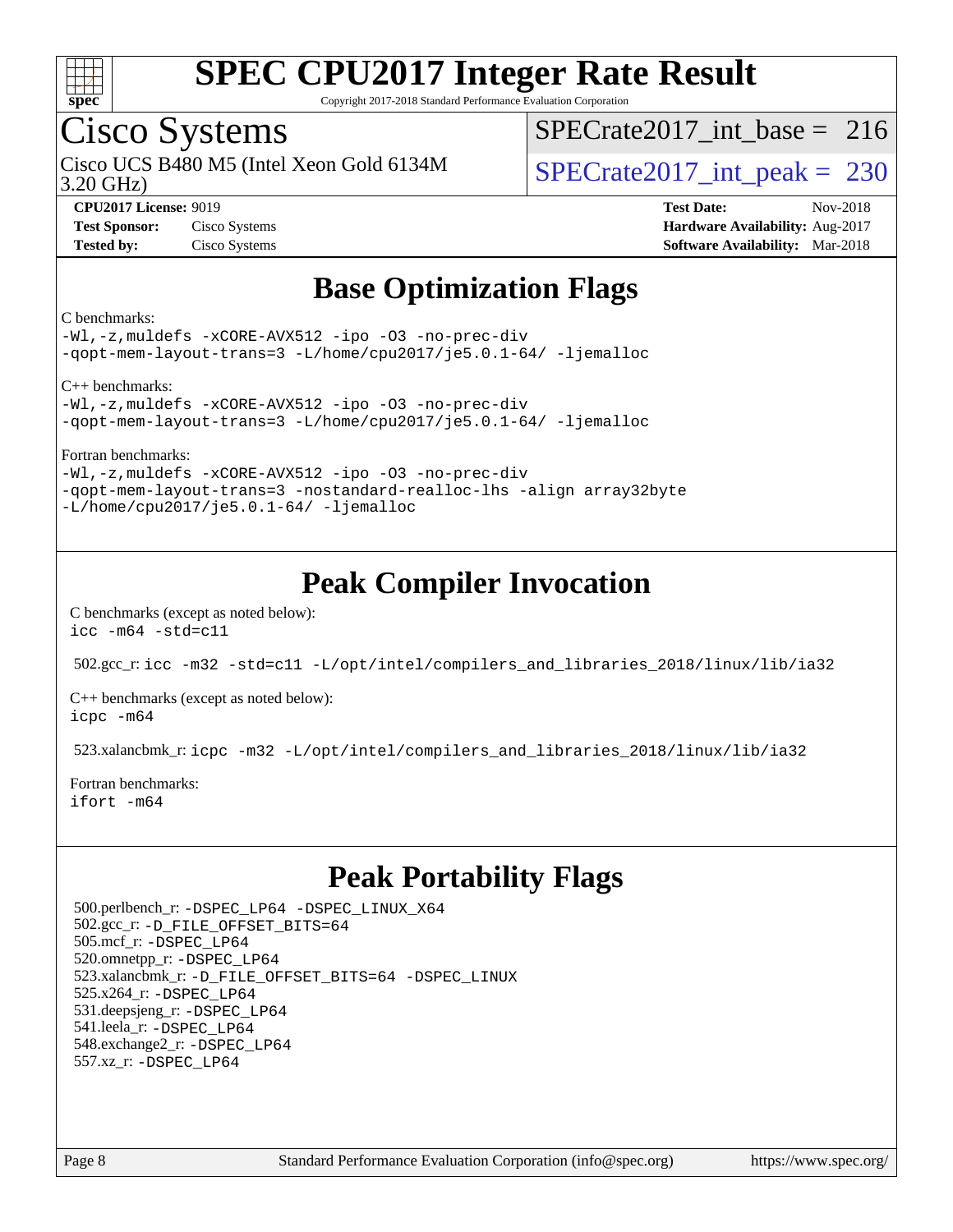

Copyright 2017-2018 Standard Performance Evaluation Corporation

## Cisco Systems

Cisco UCS B480 M5 (Intel Xeon Gold 6134M<br>3.20 GHz)

 $SPECrate2017\_int\_base = 216$ 

 $SPECTate 2017\_int\_peak = 230$ 

**[Tested by:](http://www.spec.org/auto/cpu2017/Docs/result-fields.html#Testedby)** Cisco Systems **[Software Availability:](http://www.spec.org/auto/cpu2017/Docs/result-fields.html#SoftwareAvailability)** Mar-2018

**[CPU2017 License:](http://www.spec.org/auto/cpu2017/Docs/result-fields.html#CPU2017License)** 9019 **[Test Date:](http://www.spec.org/auto/cpu2017/Docs/result-fields.html#TestDate)** Nov-2018 **[Test Sponsor:](http://www.spec.org/auto/cpu2017/Docs/result-fields.html#TestSponsor)** Cisco Systems **[Hardware Availability:](http://www.spec.org/auto/cpu2017/Docs/result-fields.html#HardwareAvailability)** Aug-2017

### **[Peak Optimization Flags](http://www.spec.org/auto/cpu2017/Docs/result-fields.html#PeakOptimizationFlags)**

```
C benchmarks:
```
 500.perlbench\_r: [-Wl,-z,muldefs](http://www.spec.org/cpu2017/results/res2018q4/cpu2017-20181113-09817.flags.html#user_peakEXTRA_LDFLAGS500_perlbench_r_link_force_multiple1_b4cbdb97b34bdee9ceefcfe54f4c8ea74255f0b02a4b23e853cdb0e18eb4525ac79b5a88067c842dd0ee6996c24547a27a4b99331201badda8798ef8a743f577) [-prof-gen](http://www.spec.org/cpu2017/results/res2018q4/cpu2017-20181113-09817.flags.html#user_peakPASS1_CFLAGSPASS1_LDFLAGS500_perlbench_r_prof_gen_5aa4926d6013ddb2a31985c654b3eb18169fc0c6952a63635c234f711e6e63dd76e94ad52365559451ec499a2cdb89e4dc58ba4c67ef54ca681ffbe1461d6b36)(pass 1) [-prof-use](http://www.spec.org/cpu2017/results/res2018q4/cpu2017-20181113-09817.flags.html#user_peakPASS2_CFLAGSPASS2_LDFLAGS500_perlbench_r_prof_use_1a21ceae95f36a2b53c25747139a6c16ca95bd9def2a207b4f0849963b97e94f5260e30a0c64f4bb623698870e679ca08317ef8150905d41bd88c6f78df73f19)(pass 2) [-ipo](http://www.spec.org/cpu2017/results/res2018q4/cpu2017-20181113-09817.flags.html#user_peakPASS1_COPTIMIZEPASS2_COPTIMIZE500_perlbench_r_f-ipo) [-xCORE-AVX512](http://www.spec.org/cpu2017/results/res2018q4/cpu2017-20181113-09817.flags.html#user_peakPASS2_COPTIMIZE500_perlbench_r_f-xCORE-AVX512) [-O3](http://www.spec.org/cpu2017/results/res2018q4/cpu2017-20181113-09817.flags.html#user_peakPASS1_COPTIMIZEPASS2_COPTIMIZE500_perlbench_r_f-O3) [-no-prec-div](http://www.spec.org/cpu2017/results/res2018q4/cpu2017-20181113-09817.flags.html#user_peakPASS1_COPTIMIZEPASS2_COPTIMIZE500_perlbench_r_f-no-prec-div) [-qopt-mem-layout-trans=3](http://www.spec.org/cpu2017/results/res2018q4/cpu2017-20181113-09817.flags.html#user_peakPASS1_COPTIMIZEPASS2_COPTIMIZE500_perlbench_r_f-qopt-mem-layout-trans_de80db37974c74b1f0e20d883f0b675c88c3b01e9d123adea9b28688d64333345fb62bc4a798493513fdb68f60282f9a726aa07f478b2f7113531aecce732043) [-fno-strict-overflow](http://www.spec.org/cpu2017/results/res2018q4/cpu2017-20181113-09817.flags.html#user_peakEXTRA_OPTIMIZE500_perlbench_r_f-fno-strict-overflow) [-L/home/cpu2017/je5.0.1-64/](http://www.spec.org/cpu2017/results/res2018q4/cpu2017-20181113-09817.flags.html#user_peakEXTRA_LIBS500_perlbench_r_jemalloc_link_path64_8e927a5f1bdac0405e66c637541874330e08086b5e62a1d024bcf3497e3c64fd173c8afb7d1730d51f6da781ef4c439bdab468bb8364cf71435e0c609fac500c) [-ljemalloc](http://www.spec.org/cpu2017/results/res2018q4/cpu2017-20181113-09817.flags.html#user_peakEXTRA_LIBS500_perlbench_r_jemalloc_link_lib_d1249b907c500fa1c0672f44f562e3d0f79738ae9e3c4a9c376d49f265a04b9c99b167ecedbf6711b3085be911c67ff61f150a17b3472be731631ba4d0471706) 502.gcc\_r: [-Wl,-z,muldefs](http://www.spec.org/cpu2017/results/res2018q4/cpu2017-20181113-09817.flags.html#user_peakEXTRA_LDFLAGS502_gcc_r_link_force_multiple1_b4cbdb97b34bdee9ceefcfe54f4c8ea74255f0b02a4b23e853cdb0e18eb4525ac79b5a88067c842dd0ee6996c24547a27a4b99331201badda8798ef8a743f577) [-prof-gen](http://www.spec.org/cpu2017/results/res2018q4/cpu2017-20181113-09817.flags.html#user_peakPASS1_CFLAGSPASS1_LDFLAGS502_gcc_r_prof_gen_5aa4926d6013ddb2a31985c654b3eb18169fc0c6952a63635c234f711e6e63dd76e94ad52365559451ec499a2cdb89e4dc58ba4c67ef54ca681ffbe1461d6b36)(pass 1) [-prof-use](http://www.spec.org/cpu2017/results/res2018q4/cpu2017-20181113-09817.flags.html#user_peakPASS2_CFLAGSPASS2_LDFLAGS502_gcc_r_prof_use_1a21ceae95f36a2b53c25747139a6c16ca95bd9def2a207b4f0849963b97e94f5260e30a0c64f4bb623698870e679ca08317ef8150905d41bd88c6f78df73f19)(pass 2) [-ipo](http://www.spec.org/cpu2017/results/res2018q4/cpu2017-20181113-09817.flags.html#user_peakPASS1_COPTIMIZEPASS2_COPTIMIZE502_gcc_r_f-ipo) [-xCORE-AVX512](http://www.spec.org/cpu2017/results/res2018q4/cpu2017-20181113-09817.flags.html#user_peakPASS2_COPTIMIZE502_gcc_r_f-xCORE-AVX512) [-O3](http://www.spec.org/cpu2017/results/res2018q4/cpu2017-20181113-09817.flags.html#user_peakPASS1_COPTIMIZEPASS2_COPTIMIZE502_gcc_r_f-O3) [-no-prec-div](http://www.spec.org/cpu2017/results/res2018q4/cpu2017-20181113-09817.flags.html#user_peakPASS1_COPTIMIZEPASS2_COPTIMIZE502_gcc_r_f-no-prec-div) [-qopt-mem-layout-trans=3](http://www.spec.org/cpu2017/results/res2018q4/cpu2017-20181113-09817.flags.html#user_peakPASS1_COPTIMIZEPASS2_COPTIMIZE502_gcc_r_f-qopt-mem-layout-trans_de80db37974c74b1f0e20d883f0b675c88c3b01e9d123adea9b28688d64333345fb62bc4a798493513fdb68f60282f9a726aa07f478b2f7113531aecce732043) [-L/home/cpu2017/je5.0.1-32/](http://www.spec.org/cpu2017/results/res2018q4/cpu2017-20181113-09817.flags.html#user_peakEXTRA_LIBS502_gcc_r_jemalloc_link_path32_395839964bb6e7d127dfa41a70bc909a71494bc32f82a1f18d87c6546a5f35ea9c5ad3c111b30f9a5397a6f43b4f43a41cfbf7d188da9198ed16c21920a4a794) [-ljemalloc](http://www.spec.org/cpu2017/results/res2018q4/cpu2017-20181113-09817.flags.html#user_peakEXTRA_LIBS502_gcc_r_jemalloc_link_lib_d1249b907c500fa1c0672f44f562e3d0f79738ae9e3c4a9c376d49f265a04b9c99b167ecedbf6711b3085be911c67ff61f150a17b3472be731631ba4d0471706) 505.mcf\_r: [-Wl,-z,muldefs](http://www.spec.org/cpu2017/results/res2018q4/cpu2017-20181113-09817.flags.html#user_peakEXTRA_LDFLAGS505_mcf_r_link_force_multiple1_b4cbdb97b34bdee9ceefcfe54f4c8ea74255f0b02a4b23e853cdb0e18eb4525ac79b5a88067c842dd0ee6996c24547a27a4b99331201badda8798ef8a743f577) [-xCORE-AVX512](http://www.spec.org/cpu2017/results/res2018q4/cpu2017-20181113-09817.flags.html#user_peakCOPTIMIZE505_mcf_r_f-xCORE-AVX512) [-ipo](http://www.spec.org/cpu2017/results/res2018q4/cpu2017-20181113-09817.flags.html#user_peakCOPTIMIZE505_mcf_r_f-ipo) [-O3](http://www.spec.org/cpu2017/results/res2018q4/cpu2017-20181113-09817.flags.html#user_peakCOPTIMIZE505_mcf_r_f-O3) [-no-prec-div](http://www.spec.org/cpu2017/results/res2018q4/cpu2017-20181113-09817.flags.html#user_peakCOPTIMIZE505_mcf_r_f-no-prec-div) [-qopt-mem-layout-trans=3](http://www.spec.org/cpu2017/results/res2018q4/cpu2017-20181113-09817.flags.html#user_peakCOPTIMIZE505_mcf_r_f-qopt-mem-layout-trans_de80db37974c74b1f0e20d883f0b675c88c3b01e9d123adea9b28688d64333345fb62bc4a798493513fdb68f60282f9a726aa07f478b2f7113531aecce732043) [-L/home/cpu2017/je5.0.1-64/](http://www.spec.org/cpu2017/results/res2018q4/cpu2017-20181113-09817.flags.html#user_peakEXTRA_LIBS505_mcf_r_jemalloc_link_path64_8e927a5f1bdac0405e66c637541874330e08086b5e62a1d024bcf3497e3c64fd173c8afb7d1730d51f6da781ef4c439bdab468bb8364cf71435e0c609fac500c) [-ljemalloc](http://www.spec.org/cpu2017/results/res2018q4/cpu2017-20181113-09817.flags.html#user_peakEXTRA_LIBS505_mcf_r_jemalloc_link_lib_d1249b907c500fa1c0672f44f562e3d0f79738ae9e3c4a9c376d49f265a04b9c99b167ecedbf6711b3085be911c67ff61f150a17b3472be731631ba4d0471706) 525.x264\_r: [-Wl,-z,muldefs](http://www.spec.org/cpu2017/results/res2018q4/cpu2017-20181113-09817.flags.html#user_peakEXTRA_LDFLAGS525_x264_r_link_force_multiple1_b4cbdb97b34bdee9ceefcfe54f4c8ea74255f0b02a4b23e853cdb0e18eb4525ac79b5a88067c842dd0ee6996c24547a27a4b99331201badda8798ef8a743f577) [-xCORE-AVX512](http://www.spec.org/cpu2017/results/res2018q4/cpu2017-20181113-09817.flags.html#user_peakCOPTIMIZE525_x264_r_f-xCORE-AVX512) [-ipo](http://www.spec.org/cpu2017/results/res2018q4/cpu2017-20181113-09817.flags.html#user_peakCOPTIMIZE525_x264_r_f-ipo) [-O3](http://www.spec.org/cpu2017/results/res2018q4/cpu2017-20181113-09817.flags.html#user_peakCOPTIMIZE525_x264_r_f-O3) [-no-prec-div](http://www.spec.org/cpu2017/results/res2018q4/cpu2017-20181113-09817.flags.html#user_peakCOPTIMIZE525_x264_r_f-no-prec-div) [-qopt-mem-layout-trans=3](http://www.spec.org/cpu2017/results/res2018q4/cpu2017-20181113-09817.flags.html#user_peakCOPTIMIZE525_x264_r_f-qopt-mem-layout-trans_de80db37974c74b1f0e20d883f0b675c88c3b01e9d123adea9b28688d64333345fb62bc4a798493513fdb68f60282f9a726aa07f478b2f7113531aecce732043) [-fno-alias](http://www.spec.org/cpu2017/results/res2018q4/cpu2017-20181113-09817.flags.html#user_peakEXTRA_OPTIMIZE525_x264_r_f-no-alias_77dbac10d91cbfe898fbf4a29d1b29b694089caa623bdd1baccc9957d4edbe8d106c0b357e2748a65b44fc9e83d78098bb898077f3fe92f9faf24f7bd4a07ed7) [-L/home/cpu2017/je5.0.1-64/](http://www.spec.org/cpu2017/results/res2018q4/cpu2017-20181113-09817.flags.html#user_peakEXTRA_LIBS525_x264_r_jemalloc_link_path64_8e927a5f1bdac0405e66c637541874330e08086b5e62a1d024bcf3497e3c64fd173c8afb7d1730d51f6da781ef4c439bdab468bb8364cf71435e0c609fac500c) [-ljemalloc](http://www.spec.org/cpu2017/results/res2018q4/cpu2017-20181113-09817.flags.html#user_peakEXTRA_LIBS525_x264_r_jemalloc_link_lib_d1249b907c500fa1c0672f44f562e3d0f79738ae9e3c4a9c376d49f265a04b9c99b167ecedbf6711b3085be911c67ff61f150a17b3472be731631ba4d0471706) 557.xz\_r: Same as 505.mcf\_r [C++ benchmarks](http://www.spec.org/auto/cpu2017/Docs/result-fields.html#CXXbenchmarks): 520.omnetpp\_r: [-Wl,-z,muldefs](http://www.spec.org/cpu2017/results/res2018q4/cpu2017-20181113-09817.flags.html#user_peakEXTRA_LDFLAGS520_omnetpp_r_link_force_multiple1_b4cbdb97b34bdee9ceefcfe54f4c8ea74255f0b02a4b23e853cdb0e18eb4525ac79b5a88067c842dd0ee6996c24547a27a4b99331201badda8798ef8a743f577) [-prof-gen](http://www.spec.org/cpu2017/results/res2018q4/cpu2017-20181113-09817.flags.html#user_peakPASS1_CXXFLAGSPASS1_LDFLAGS520_omnetpp_r_prof_gen_5aa4926d6013ddb2a31985c654b3eb18169fc0c6952a63635c234f711e6e63dd76e94ad52365559451ec499a2cdb89e4dc58ba4c67ef54ca681ffbe1461d6b36)(pass 1) [-prof-use](http://www.spec.org/cpu2017/results/res2018q4/cpu2017-20181113-09817.flags.html#user_peakPASS2_CXXFLAGSPASS2_LDFLAGS520_omnetpp_r_prof_use_1a21ceae95f36a2b53c25747139a6c16ca95bd9def2a207b4f0849963b97e94f5260e30a0c64f4bb623698870e679ca08317ef8150905d41bd88c6f78df73f19)(pass 2) [-ipo](http://www.spec.org/cpu2017/results/res2018q4/cpu2017-20181113-09817.flags.html#user_peakPASS1_CXXOPTIMIZEPASS2_CXXOPTIMIZE520_omnetpp_r_f-ipo) [-xCORE-AVX512](http://www.spec.org/cpu2017/results/res2018q4/cpu2017-20181113-09817.flags.html#user_peakPASS2_CXXOPTIMIZE520_omnetpp_r_f-xCORE-AVX512) [-O3](http://www.spec.org/cpu2017/results/res2018q4/cpu2017-20181113-09817.flags.html#user_peakPASS1_CXXOPTIMIZEPASS2_CXXOPTIMIZE520_omnetpp_r_f-O3) [-no-prec-div](http://www.spec.org/cpu2017/results/res2018q4/cpu2017-20181113-09817.flags.html#user_peakPASS1_CXXOPTIMIZEPASS2_CXXOPTIMIZE520_omnetpp_r_f-no-prec-div) [-qopt-mem-layout-trans=3](http://www.spec.org/cpu2017/results/res2018q4/cpu2017-20181113-09817.flags.html#user_peakPASS1_CXXOPTIMIZEPASS2_CXXOPTIMIZE520_omnetpp_r_f-qopt-mem-layout-trans_de80db37974c74b1f0e20d883f0b675c88c3b01e9d123adea9b28688d64333345fb62bc4a798493513fdb68f60282f9a726aa07f478b2f7113531aecce732043) [-L/home/cpu2017/je5.0.1-64/](http://www.spec.org/cpu2017/results/res2018q4/cpu2017-20181113-09817.flags.html#user_peakEXTRA_LIBS520_omnetpp_r_jemalloc_link_path64_8e927a5f1bdac0405e66c637541874330e08086b5e62a1d024bcf3497e3c64fd173c8afb7d1730d51f6da781ef4c439bdab468bb8364cf71435e0c609fac500c) [-ljemalloc](http://www.spec.org/cpu2017/results/res2018q4/cpu2017-20181113-09817.flags.html#user_peakEXTRA_LIBS520_omnetpp_r_jemalloc_link_lib_d1249b907c500fa1c0672f44f562e3d0f79738ae9e3c4a9c376d49f265a04b9c99b167ecedbf6711b3085be911c67ff61f150a17b3472be731631ba4d0471706) 523.xalancbmk\_r: [-Wl,-z,muldefs](http://www.spec.org/cpu2017/results/res2018q4/cpu2017-20181113-09817.flags.html#user_peakEXTRA_LDFLAGS523_xalancbmk_r_link_force_multiple1_b4cbdb97b34bdee9ceefcfe54f4c8ea74255f0b02a4b23e853cdb0e18eb4525ac79b5a88067c842dd0ee6996c24547a27a4b99331201badda8798ef8a743f577) [-prof-gen](http://www.spec.org/cpu2017/results/res2018q4/cpu2017-20181113-09817.flags.html#user_peakPASS1_CXXFLAGSPASS1_LDFLAGS523_xalancbmk_r_prof_gen_5aa4926d6013ddb2a31985c654b3eb18169fc0c6952a63635c234f711e6e63dd76e94ad52365559451ec499a2cdb89e4dc58ba4c67ef54ca681ffbe1461d6b36)(pass 1) [-prof-use](http://www.spec.org/cpu2017/results/res2018q4/cpu2017-20181113-09817.flags.html#user_peakPASS2_CXXFLAGSPASS2_LDFLAGS523_xalancbmk_r_prof_use_1a21ceae95f36a2b53c25747139a6c16ca95bd9def2a207b4f0849963b97e94f5260e30a0c64f4bb623698870e679ca08317ef8150905d41bd88c6f78df73f19)(pass 2) [-ipo](http://www.spec.org/cpu2017/results/res2018q4/cpu2017-20181113-09817.flags.html#user_peakPASS1_CXXOPTIMIZEPASS2_CXXOPTIMIZE523_xalancbmk_r_f-ipo) [-xCORE-AVX512](http://www.spec.org/cpu2017/results/res2018q4/cpu2017-20181113-09817.flags.html#user_peakPASS2_CXXOPTIMIZE523_xalancbmk_r_f-xCORE-AVX512) [-O3](http://www.spec.org/cpu2017/results/res2018q4/cpu2017-20181113-09817.flags.html#user_peakPASS1_CXXOPTIMIZEPASS2_CXXOPTIMIZE523_xalancbmk_r_f-O3) [-no-prec-div](http://www.spec.org/cpu2017/results/res2018q4/cpu2017-20181113-09817.flags.html#user_peakPASS1_CXXOPTIMIZEPASS2_CXXOPTIMIZE523_xalancbmk_r_f-no-prec-div) [-qopt-mem-layout-trans=3](http://www.spec.org/cpu2017/results/res2018q4/cpu2017-20181113-09817.flags.html#user_peakPASS1_CXXOPTIMIZEPASS2_CXXOPTIMIZE523_xalancbmk_r_f-qopt-mem-layout-trans_de80db37974c74b1f0e20d883f0b675c88c3b01e9d123adea9b28688d64333345fb62bc4a798493513fdb68f60282f9a726aa07f478b2f7113531aecce732043) [-L/home/cpu2017/je5.0.1-32/](http://www.spec.org/cpu2017/results/res2018q4/cpu2017-20181113-09817.flags.html#user_peakEXTRA_LIBS523_xalancbmk_r_jemalloc_link_path32_395839964bb6e7d127dfa41a70bc909a71494bc32f82a1f18d87c6546a5f35ea9c5ad3c111b30f9a5397a6f43b4f43a41cfbf7d188da9198ed16c21920a4a794) [-ljemalloc](http://www.spec.org/cpu2017/results/res2018q4/cpu2017-20181113-09817.flags.html#user_peakEXTRA_LIBS523_xalancbmk_r_jemalloc_link_lib_d1249b907c500fa1c0672f44f562e3d0f79738ae9e3c4a9c376d49f265a04b9c99b167ecedbf6711b3085be911c67ff61f150a17b3472be731631ba4d0471706) 531.deepsjeng\_r: Same as 520.omnetpp\_r 541.leela\_r: Same as 520.omnetpp\_r [Fortran benchmarks:](http://www.spec.org/auto/cpu2017/Docs/result-fields.html#Fortranbenchmarks) [-Wl,-z,muldefs](http://www.spec.org/cpu2017/results/res2018q4/cpu2017-20181113-09817.flags.html#user_FCpeak_link_force_multiple1_b4cbdb97b34bdee9ceefcfe54f4c8ea74255f0b02a4b23e853cdb0e18eb4525ac79b5a88067c842dd0ee6996c24547a27a4b99331201badda8798ef8a743f577) [-xCORE-AVX512](http://www.spec.org/cpu2017/results/res2018q4/cpu2017-20181113-09817.flags.html#user_FCpeak_f-xCORE-AVX512) [-ipo](http://www.spec.org/cpu2017/results/res2018q4/cpu2017-20181113-09817.flags.html#user_FCpeak_f-ipo) [-O3](http://www.spec.org/cpu2017/results/res2018q4/cpu2017-20181113-09817.flags.html#user_FCpeak_f-O3) [-no-prec-div](http://www.spec.org/cpu2017/results/res2018q4/cpu2017-20181113-09817.flags.html#user_FCpeak_f-no-prec-div) [-qopt-mem-layout-trans=3](http://www.spec.org/cpu2017/results/res2018q4/cpu2017-20181113-09817.flags.html#user_FCpeak_f-qopt-mem-layout-trans_de80db37974c74b1f0e20d883f0b675c88c3b01e9d123adea9b28688d64333345fb62bc4a798493513fdb68f60282f9a726aa07f478b2f7113531aecce732043) [-nostandard-realloc-lhs](http://www.spec.org/cpu2017/results/res2018q4/cpu2017-20181113-09817.flags.html#user_FCpeak_f_2003_std_realloc_82b4557e90729c0f113870c07e44d33d6f5a304b4f63d4c15d2d0f1fab99f5daaed73bdb9275d9ae411527f28b936061aa8b9c8f2d63842963b95c9dd6426b8a) [-align array32byte](http://www.spec.org/cpu2017/results/res2018q4/cpu2017-20181113-09817.flags.html#user_FCpeak_align_array32byte_b982fe038af199962ba9a80c053b8342c548c85b40b8e86eb3cc33dee0d7986a4af373ac2d51c3f7cf710a18d62fdce2948f201cd044323541f22fc0fffc51b6) [-L/home/cpu2017/je5.0.1-64/](http://www.spec.org/cpu2017/results/res2018q4/cpu2017-20181113-09817.flags.html#user_FCpeak_jemalloc_link_path64_8e927a5f1bdac0405e66c637541874330e08086b5e62a1d024bcf3497e3c64fd173c8afb7d1730d51f6da781ef4c439bdab468bb8364cf71435e0c609fac500c) [-ljemalloc](http://www.spec.org/cpu2017/results/res2018q4/cpu2017-20181113-09817.flags.html#user_FCpeak_jemalloc_link_lib_d1249b907c500fa1c0672f44f562e3d0f79738ae9e3c4a9c376d49f265a04b9c99b167ecedbf6711b3085be911c67ff61f150a17b3472be731631ba4d0471706)

The flags files that were used to format this result can be browsed at

<http://www.spec.org/cpu2017/flags/Intel-ic18.0-official-linux64.2018-06-13.html> <http://www.spec.org/cpu2017/flags/Cisco-Platform-Settings-V1.2-revH.html>